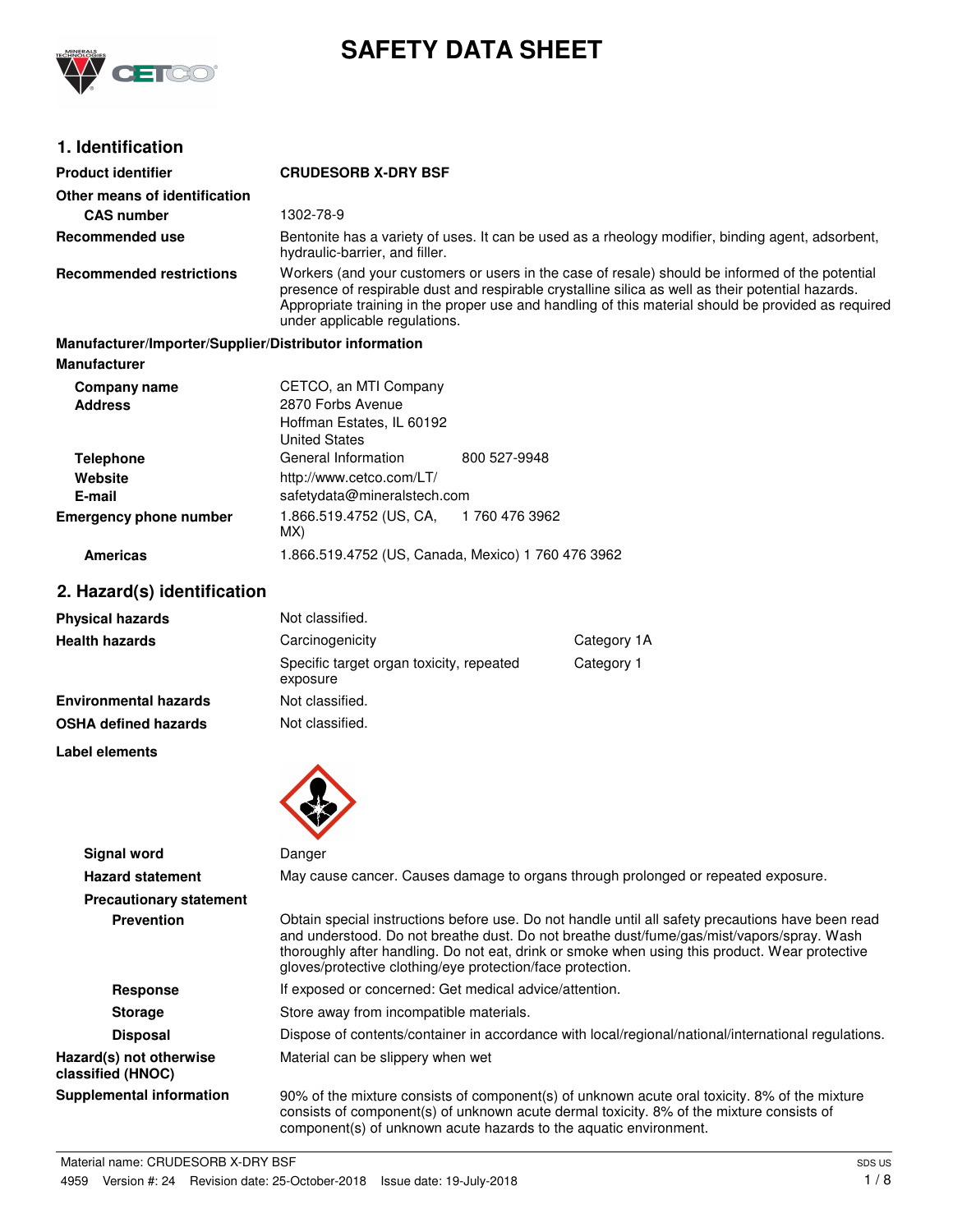# **3. Composition/information on ingredients**

#### **Mixtures**

| <b>Mixtures</b>                                                              |                                                                                                                                                                                                                                                                                                                                                                                                                                                                                                                                   |                   |                |
|------------------------------------------------------------------------------|-----------------------------------------------------------------------------------------------------------------------------------------------------------------------------------------------------------------------------------------------------------------------------------------------------------------------------------------------------------------------------------------------------------------------------------------------------------------------------------------------------------------------------------|-------------------|----------------|
| <b>Chemical name</b>                                                         | Common name and synonyms                                                                                                                                                                                                                                                                                                                                                                                                                                                                                                          | <b>CAS number</b> | %              |
| QUARTZ (SIO2)                                                                |                                                                                                                                                                                                                                                                                                                                                                                                                                                                                                                                   | 14808-60-7        | 6              |
| <b>CRISTOBALITE</b>                                                          |                                                                                                                                                                                                                                                                                                                                                                                                                                                                                                                                   | 14464-46-1        | $\overline{c}$ |
| Other components below reportable levels                                     |                                                                                                                                                                                                                                                                                                                                                                                                                                                                                                                                   |                   | 92             |
|                                                                              | *Designates that a specific chemical identity and/or percentage of composition has been withheld as a trade secret.                                                                                                                                                                                                                                                                                                                                                                                                               |                   |                |
| <b>Composition comments</b>                                                  | Occupational Exposure Limits for constituents are listed in Section 8.                                                                                                                                                                                                                                                                                                                                                                                                                                                            |                   |                |
| 4. First-aid measures                                                        |                                                                                                                                                                                                                                                                                                                                                                                                                                                                                                                                   |                   |                |
| <b>Inhalation</b>                                                            | Move to fresh air. Call a physician if symptoms develop or persist.                                                                                                                                                                                                                                                                                                                                                                                                                                                               |                   |                |
| <b>Skin contact</b>                                                          | Wash off with soap and water. Get medical attention if irritation develops and persists.                                                                                                                                                                                                                                                                                                                                                                                                                                          |                   |                |
| Eye contact                                                                  | Rinse with water. Get medical attention if irritation develops and persists.                                                                                                                                                                                                                                                                                                                                                                                                                                                      |                   |                |
| Ingestion                                                                    | Rinse mouth. Get medical attention if symptoms occur.                                                                                                                                                                                                                                                                                                                                                                                                                                                                             |                   |                |
| <b>Most important</b><br>symptoms/effects, acute and<br>delayed              | Prolonged exposure may cause chronic effects.                                                                                                                                                                                                                                                                                                                                                                                                                                                                                     |                   |                |
| Indication of immediate<br>medical attention and special<br>treatment needed | Provide general supportive measures and treat symptomatically. Keep victim under observation.<br>Symptoms may be delayed.                                                                                                                                                                                                                                                                                                                                                                                                         |                   |                |
| <b>General information</b>                                                   | IF exposed or concerned: Get medical advice/attention. If you feel unwell, seek medical advice<br>(show the label where possible). Ensure that medical personnel are aware of the material(s)<br>involved, and take precautions to protect themselves.                                                                                                                                                                                                                                                                            |                   |                |
| 5. Fire-fighting measures                                                    |                                                                                                                                                                                                                                                                                                                                                                                                                                                                                                                                   |                   |                |
| Suitable extinguishing media                                                 | Use any media suitable for the surrounding fires.                                                                                                                                                                                                                                                                                                                                                                                                                                                                                 |                   |                |
| Unsuitable extinguishing<br>media                                            | Not applicable, non-combustible.                                                                                                                                                                                                                                                                                                                                                                                                                                                                                                  |                   |                |
| Specific hazards arising from<br>the chemical                                | During fire, gases hazardous to health may be formed.                                                                                                                                                                                                                                                                                                                                                                                                                                                                             |                   |                |
| Special protective equipment<br>and precautions for firefighters             | Firefighters should wear full protective gear.                                                                                                                                                                                                                                                                                                                                                                                                                                                                                    |                   |                |
| <b>Fire fighting</b><br>equipment/instructions                               | Use water spray to cool unopened containers.                                                                                                                                                                                                                                                                                                                                                                                                                                                                                      |                   |                |
| <b>Specific methods</b>                                                      | Use standard firefighting procedures and consider the hazards of other involved materials.                                                                                                                                                                                                                                                                                                                                                                                                                                        |                   |                |
| General fire hazards                                                         | This material will not burn. Material can be slippery when wet No unusual fire or explosion hazards<br>noted.                                                                                                                                                                                                                                                                                                                                                                                                                     |                   |                |
| 6. Accidental release measures                                               |                                                                                                                                                                                                                                                                                                                                                                                                                                                                                                                                   |                   |                |
| Personal precautions,<br>protective equipment and<br>emergency procedures    | Keep unnecessary personnel away. Keep people away from and upwind of spill/leak. Wear<br>appropriate protective equipment and clothing during clean-up. Wear a dust mask if dust is<br>generated above exposure limits. Ensure adequate ventilation. Local authorities should be advised<br>if significant spillages cannot be contained. For personal protection, see section 8 of the SDS.                                                                                                                                      |                   |                |
| <b>Methods and materials for</b><br>containment and cleaning up              | Stop the flow of material, if this is without risk. Following product recovery, flush area with water.<br>Put material in suitable, covered, labeled containers. For waste disposal, see section 13 of the<br>SDS.                                                                                                                                                                                                                                                                                                                |                   |                |
| <b>Environmental precautions</b>                                             | Avoid discharge into drains, water courses or onto the ground.                                                                                                                                                                                                                                                                                                                                                                                                                                                                    |                   |                |
| 7. Handling and storage                                                      |                                                                                                                                                                                                                                                                                                                                                                                                                                                                                                                                   |                   |                |
| Precautions for safe handling                                                | Obtain special instructions before use. Do not handle until all safety precautions have been read<br>and understood. Keep formation of airborne dusts to a minimum. Provide appropriate exhaust<br>ventilation at places where dust is formed. Do not breathe dust. Avoid prolonged exposure. When<br>using, do not eat, drink or smoke. Should be handled in closed systems, if possible. Wear<br>appropriate personal protective equipment. Wash hands thoroughly after handling. Observe good<br>industrial hygiene practices. |                   |                |
| Conditions for safe storage,                                                 | Store in tightly closed container. Keep out of the reach of children. Store away from incompatible                                                                                                                                                                                                                                                                                                                                                                                                                                |                   |                |

Material name: CRUDESORB X-DRY BSF 4959 Version #: 24 Revision date: 25-October-2018 Issue date: 19-July-2018

**including any incompatibilities**

materials (see Section 10 of the SDS).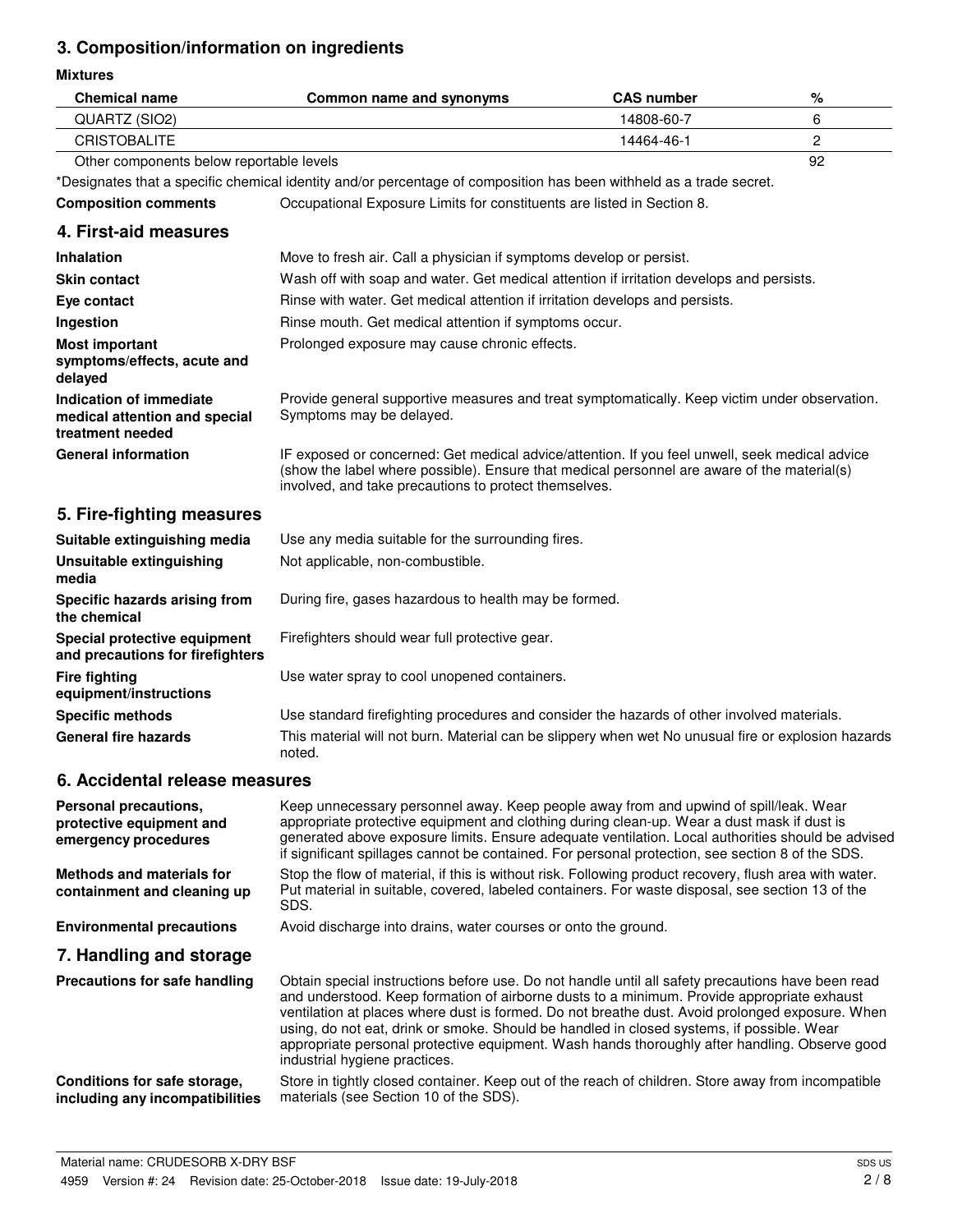# **8. Exposure controls/personal protection**

## **Occupational exposure limits**

The following constituents are the only constituents of the product which have a PEL, TLV or other recommended exposure limit. At this time, the other constituents have no known exposure limits.

| <b>Components</b>                                | US. OSHA Table Z-1 Limits for Air Contaminants (29 CFR 1910.1000)<br><b>Type</b>                                                                                                                                                                                                                                                                                                                       | Value           | <b>Form</b>          |
|--------------------------------------------------|--------------------------------------------------------------------------------------------------------------------------------------------------------------------------------------------------------------------------------------------------------------------------------------------------------------------------------------------------------------------------------------------------------|-----------------|----------------------|
| <b>CRISTOBALITE (CAS</b><br>14464-46-1)          | PEL                                                                                                                                                                                                                                                                                                                                                                                                    | $0.05$ mg/m $3$ | Respirable dust.     |
| QUARTZ (SIO2) (CAS<br>14808-60-7)                | PEL                                                                                                                                                                                                                                                                                                                                                                                                    | $0.05$ mg/m $3$ | Respirable dust.     |
| US. OSHA Table Z-3 (29 CFR 1910.1000)            |                                                                                                                                                                                                                                                                                                                                                                                                        |                 |                      |
| <b>Components</b>                                | <b>Type</b>                                                                                                                                                                                                                                                                                                                                                                                            | Value           | Form                 |
| <b>CRISTOBALITE (CAS</b><br>14464-46-1)          | <b>TWA</b>                                                                                                                                                                                                                                                                                                                                                                                             | $0.05$ mg/m $3$ | Respirable.          |
|                                                  |                                                                                                                                                                                                                                                                                                                                                                                                        | 1.2 mppcf       | Respirable.          |
| QUARTZ (SIO2) (CAS<br>14808-60-7)                | <b>TWA</b>                                                                                                                                                                                                                                                                                                                                                                                             | $0.1$ mg/m3     | Respirable.          |
|                                                  |                                                                                                                                                                                                                                                                                                                                                                                                        | 2.4 mppcf       | Respirable.          |
| <b>Constituents</b>                              | <b>Type</b>                                                                                                                                                                                                                                                                                                                                                                                            | Value           | Form                 |
| <b>INERT OR NUISANCE</b><br><b>DUSTS</b>         | <b>TWA</b>                                                                                                                                                                                                                                                                                                                                                                                             | $5$ mg/m $3$    | Respirable fraction. |
|                                                  |                                                                                                                                                                                                                                                                                                                                                                                                        | 15 mg/m3        | Total dust.          |
|                                                  |                                                                                                                                                                                                                                                                                                                                                                                                        | 50 mppcf        | Total dust.          |
|                                                  |                                                                                                                                                                                                                                                                                                                                                                                                        | 15 mppcf        | Respirable fraction. |
| <b>US. ACGIH Threshold Limit Values</b>          |                                                                                                                                                                                                                                                                                                                                                                                                        |                 |                      |
| <b>Components</b>                                | <b>Type</b>                                                                                                                                                                                                                                                                                                                                                                                            | Value           | Form                 |
| CRISTOBALITE (CAS<br>14464-46-1)                 | <b>TWA</b>                                                                                                                                                                                                                                                                                                                                                                                             | $0.025$ mg/m3   | Respirable fraction. |
| QUARTZ (SIO2) (CAS<br>14808-60-7)                | <b>TWA</b>                                                                                                                                                                                                                                                                                                                                                                                             | $0.025$ mg/m3   | Respirable fraction. |
| US. NIOSH: Pocket Guide to Chemical Hazards      |                                                                                                                                                                                                                                                                                                                                                                                                        |                 |                      |
| <b>Components</b>                                | <b>Type</b>                                                                                                                                                                                                                                                                                                                                                                                            | Value           | Form                 |
| <b>CRISTOBALITE (CAS</b><br>14464-46-1)          | <b>TWA</b>                                                                                                                                                                                                                                                                                                                                                                                             | $0.05$ mg/m $3$ | Respirable dust.     |
| QUARTZ (SIO2) (CAS<br>14808-60-7)                | <b>TWA</b>                                                                                                                                                                                                                                                                                                                                                                                             | $0.05$ mg/m $3$ | Respirable dust.     |
| <b>Biological limit values</b>                   | No biological exposure limits noted for the ingredient(s).                                                                                                                                                                                                                                                                                                                                             |                 |                      |
| <b>Exposure guidelines</b>                       | Occupational exposure to nuisance dust (total and respirable) and respirable crystalline silica<br>should be monitored and controlled.                                                                                                                                                                                                                                                                 |                 |                      |
| Appropriate engineering<br>controls              | Good general ventilation (typically 10 air changes per hour) should be used. Ventilation rates<br>should be matched to conditions. If applicable, use process enclosures, local exhaust ventilation,<br>or other engineering controls to maintain airborne levels below recommended exposure limits. If<br>exposure limits have not been established, maintain airborne levels to an acceptable level. |                 |                      |
| Eye/face protection                              | Individual protection measures, such as personal protective equipment<br>Wear safety glasses with side shields (or goggles). Applicable for industrial settings only.                                                                                                                                                                                                                                  |                 |                      |
| <b>Skin protection</b><br><b>Hand protection</b> |                                                                                                                                                                                                                                                                                                                                                                                                        |                 |                      |
| Other                                            | Suitable gloves can be recommended by the glove supplier. Applicable for industrial settings only.<br>Applicable for industrial settings only. Use of protective coveralls and long sleeves is                                                                                                                                                                                                         |                 |                      |
| <b>Respiratory protection</b>                    | recommended.<br>Use a particulate filter respirator for particulate concentrations exceeding the Occupational<br>Exposure Limit. Applicable for industrial settings only. In case of inadequate ventilation, use                                                                                                                                                                                       |                 |                      |
|                                                  | respiratory protection.                                                                                                                                                                                                                                                                                                                                                                                |                 |                      |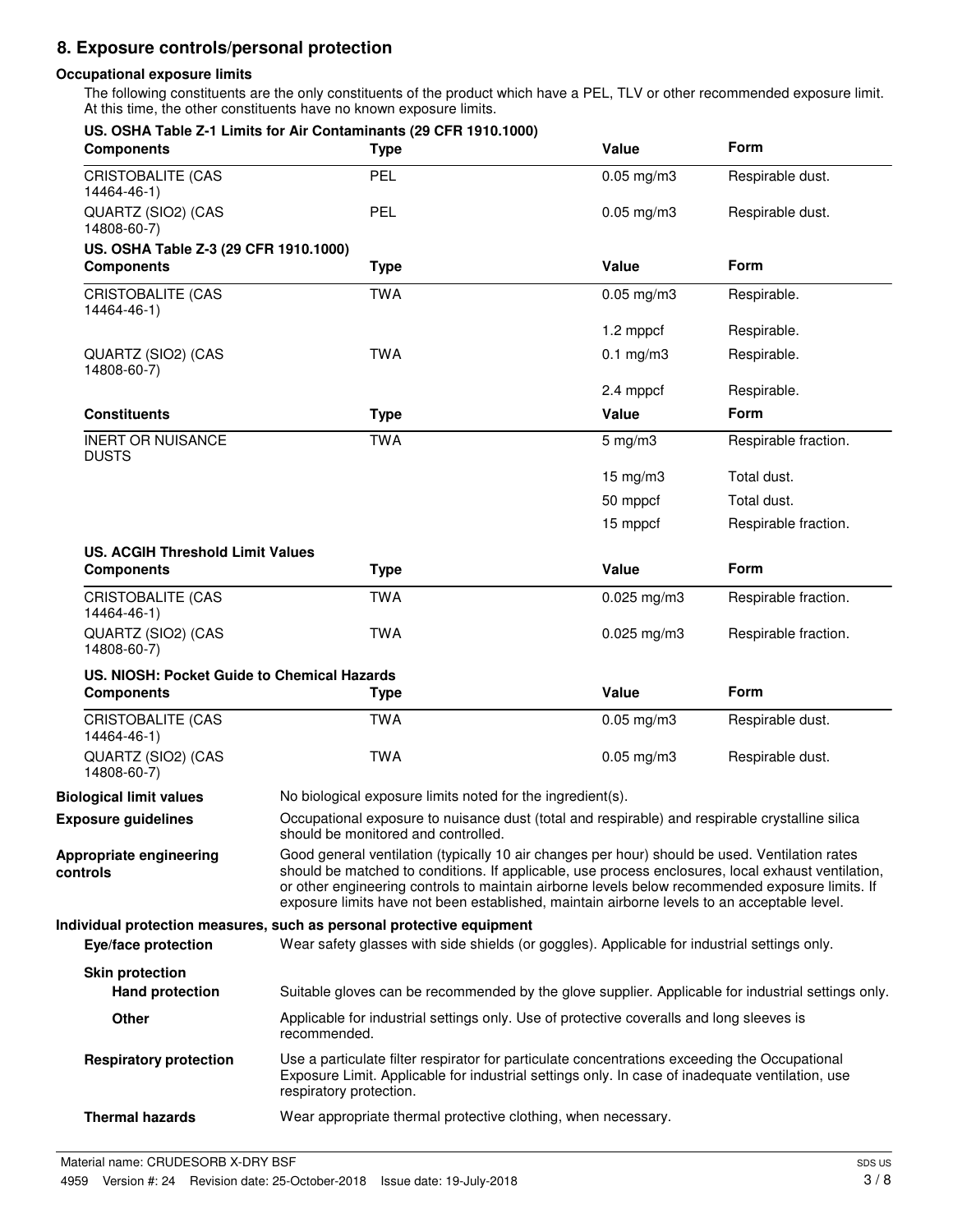Observe any medical surveillance requirements. Always observe good personal hygiene measures, such as washing after handling the material and before eating, drinking, and/or smoking. Routinely wash work clothing and protective equipment to remove contaminants.

# **9. Physical and chemical properties**

| <b>Appearance</b>                                    | Lump, granular or fine powder.             |
|------------------------------------------------------|--------------------------------------------|
| <b>Physical state</b>                                | Solid.                                     |
| Form                                                 | Solid. Various.                            |
| Color                                                | Various.                                   |
| Odor                                                 | None.                                      |
| <b>Odor threshold</b>                                | Not applicable.                            |
| рH                                                   | $8.5 - 11$                                 |
| Melting point/freezing point                         | $> 842$ °F ( $> 450$ °C) / Not applicable. |
| Initial boiling point and boiling<br>range           | Not applicable.                            |
| <b>Flash point</b>                                   | Not applicable.                            |
| <b>Evaporation rate</b>                              | Not applicable.                            |
| Flammability (solid, gas)                            | This product is not flammable.             |
| Upper/lower flammability or explosive limits         |                                            |
| <b>Flammability limit - lower</b><br>$(\%)$          | Not applicable.                            |
| <b>Flammability limit - lower</b><br>(%) temperature | Not applicable.                            |
| <b>Flammability limit - upper</b><br>$(\%)$          | Not applicable.                            |
| <b>Flammability limit - upper</b><br>(%) temperature | Not applicable.                            |
| Explosive limit - lower (%)                          | Not applicable.                            |
| Explosive limit - lower (%)<br>temperature           | Not applicable.                            |
| Explosive limit - upper (%)                          | Not applicable.                            |
| Explosive limit - upper (%)<br>temperature           | Not applicable.                            |
| Vapor pressure                                       | Not applicable.                            |
| <b>Vapor density</b>                                 | Not applicable.                            |
| <b>Relative density</b>                              | 2.6 $g/cm3$                                |
| Solubility(ies)                                      |                                            |
| Solubility (water)                                   | $< 0.9$ mg/l                               |
| <b>Partition coefficient</b><br>(n-octanol/water)    | Not applicable.                            |
| <b>Auto-ignition temperature</b>                     | Not applicable.                            |
| <b>Decomposition temperature</b>                     | >932 °F (> 500 °C)                         |
| <b>Viscosity</b>                                     | Not applicable.                            |
| <b>Viscosity temperature</b>                         | Not applicable.                            |
| <b>Other information</b>                             |                                            |
| <b>Bulk density</b>                                  | $0.9 - 1.4$ g/cm <sup>3</sup>              |
| <b>Explosive limit</b>                               | Not applicable.                            |
| <b>Explosive properties</b>                          | Not explosive. Not explosive               |
| <b>Explosivity</b>                                   | Not applicable.                            |
| <b>Fire point</b>                                    | Not applicable.                            |
| <b>Flame extension</b>                               | Not applicable.                            |
| <b>Flame projection</b>                              | Not applicable.                            |
| Flammability                                         | Not applicable.                            |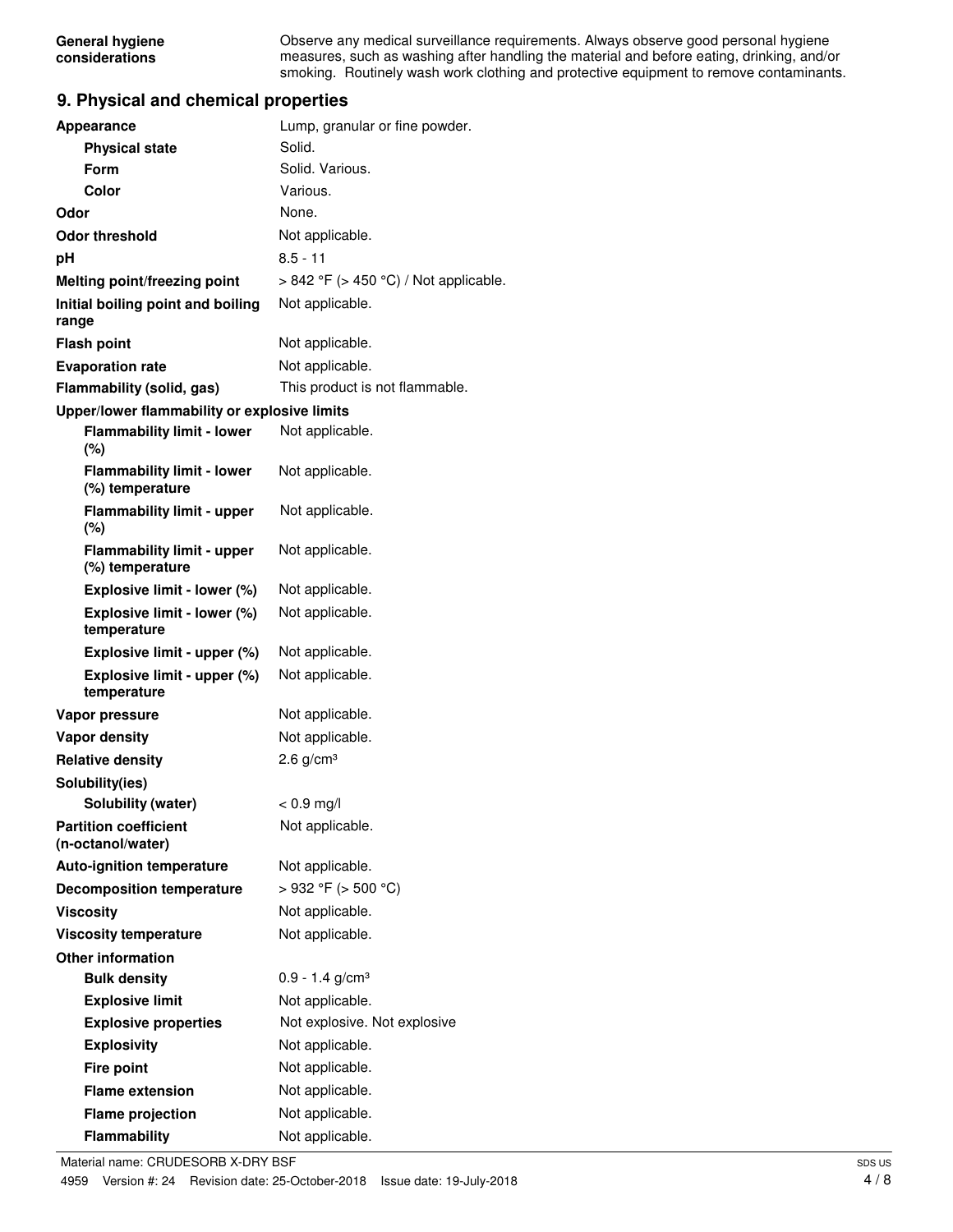| <b>Flammability (flash back)</b>            | Not applicable.      |
|---------------------------------------------|----------------------|
| <b>Flammability (Heat of</b><br>combustion) | Not applicable.      |
| <b>Flammability (Train fire)</b>            | Not applicable.      |
| <b>Flammability class</b>                   | Not applicable.      |
| <b>Flash point class</b>                    | Not flammable        |
| Molecular formula                           | UVCB Substance       |
| <b>Molecular weight</b>                     | Not applicable.      |
| <b>Oxidizing properties</b>                 | Not oxidizing. None. |
| Percent volatile                            | $0\%$                |
| pH in aqueous solution                      | $8.5 - 11$           |
| <b>Specific gravity</b>                     | Not applicable.      |
| VOC                                         | 0 %                  |
|                                             | CARB                 |

# **10. Stability and reactivity**

| Reactivity                                   | The product is stable and non-reactive under normal conditions of use, storage and transport.                                                                                          |
|----------------------------------------------|----------------------------------------------------------------------------------------------------------------------------------------------------------------------------------------|
| <b>Chemical stability</b>                    | Material is stable under normal conditions.                                                                                                                                            |
| <b>Possibility of hazardous</b><br>reactions | No dangerous reaction known under conditions of normal use.                                                                                                                            |
| <b>Conditions to avoid</b>                   | Keep away from heat, hot surfaces, sparks, open flames and other ignition sources. Avoid<br>temperatures exceeding the decomposition temperature. Contact with incompatible materials. |
| Incompatible materials                       | Powerful oxidizers, Chlorine.                                                                                                                                                          |
| <b>Hazardous decomposition</b><br>products   | No hazardous decomposition products are known.                                                                                                                                         |

# **11. Toxicological information**

# **Information on likely routes of exposure**

| <b>Inhalation</b>                                                                  | Prolonged inhalation may be harmful.                     |  |  |
|------------------------------------------------------------------------------------|----------------------------------------------------------|--|--|
| No adverse effects due to skin contact are expected.<br><b>Skin contact</b>        |                                                          |  |  |
| Eye contact                                                                        | Direct contact with eyes may cause temporary irritation. |  |  |
| Ingestion                                                                          | Expected to be a low ingestion hazard.                   |  |  |
| Symptoms related to the<br>physical, chemical and<br>toxicological characteristics | Direct contact with eyes may cause temporary irritation. |  |  |

# **Information on toxicological effects**

| <b>Acute toxicity</b>                       | Not known.                                                                                                          |                     |  |
|---------------------------------------------|---------------------------------------------------------------------------------------------------------------------|---------------------|--|
| <b>Components</b>                           | <b>Species</b>                                                                                                      | <b>Test Results</b> |  |
| CRISTOBALITE (CAS 14464-46-1)               |                                                                                                                     |                     |  |
| Acute                                       |                                                                                                                     |                     |  |
| Oral                                        |                                                                                                                     |                     |  |
| LD50                                        | Rat                                                                                                                 | > 22500 mg/kg       |  |
| <b>Skin corrosion/irritation</b>            | Prolonged skin contact may cause temporary irritation.                                                              |                     |  |
| Serious eye damage/eye<br><i>irritation</i> | Direct contact with eyes may cause temporary irritation.                                                            |                     |  |
| Respiratory or skin sensitization           |                                                                                                                     |                     |  |
| <b>Respiratory sensitization</b>            | Not a respiratory sensitizer.                                                                                       |                     |  |
| <b>Skin sensitization</b>                   | This product is not expected to cause skin sensitization.                                                           |                     |  |
| Germ cell mutagenicity                      | No data available to indicate product or any components present at greater than 0.1% are<br>mutagenic or genotoxic. |                     |  |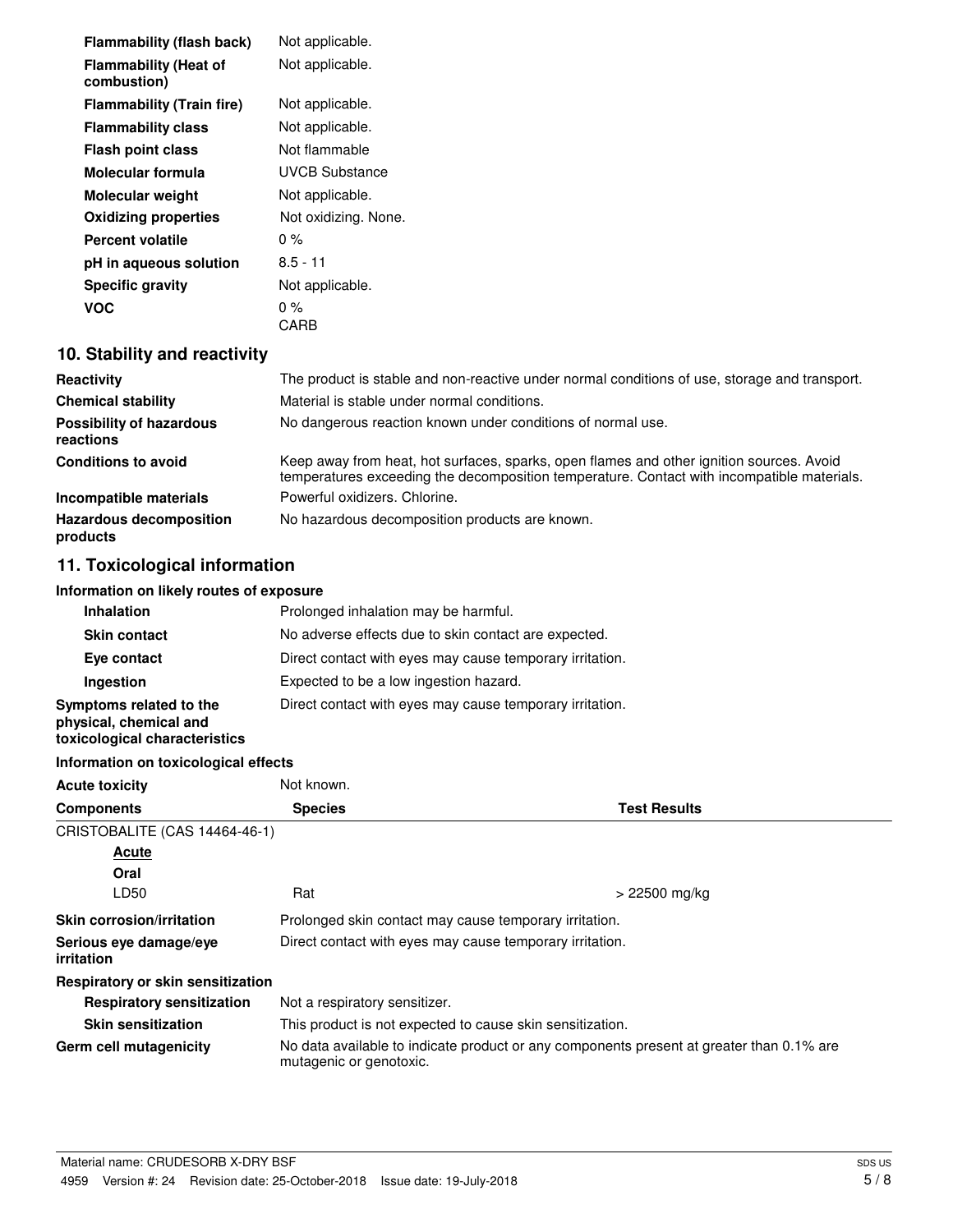| Carcinogenicity                                                 | In 1997, IARC (the International Agency for Research on Cancer) concluded that crystalline silica<br>inhaled from occupational sources can cause lung cancer in humans. However in making the<br>overall evaluation, IARC noted that "carcinogenicity was not detected in all industrial<br>circumstances studied. Carcinogenicity may be dependent on inherent characteristics of the<br>crystalline silica or on external factors affecting its biological activity or distribution of its<br>polymorphs." (IARC Monographs on the evaluation of the carcinogenic risks of chemicals to<br>humans, Silica, silicates dust and organic fibres, 1997, Vol. 68, IARC, Lyon, France.) In June<br>2003, SCOEL (the EU Scientific Committee on Occupational Exposure Limits) concluded that the<br>main effect in humans of the inhalation of respirable crystalline silica dust is silicosis. "There is<br>sufficient information to conclude that the relative risk of lung cancer is increased in persons with<br>silicosis (and, apparently, not in employees without silicosis exposed to silica dust in quarries and<br>in the ceramic industry). Therefore, preventing the onset of silicosis will also reduce the cancer<br>risk" (SCOEL SUM Doc 94-final, June 2003) According to the current state of the art, worker<br>protection against silicosis can be consistently assured by respecting the existing regulatory<br>occupational exposure limits. May cause cancer. Occupational exposure to respirable dust and<br>respirable crystalline silica should be monitored and controlled. |                                                                                                                                                                                                       |  |
|-----------------------------------------------------------------|----------------------------------------------------------------------------------------------------------------------------------------------------------------------------------------------------------------------------------------------------------------------------------------------------------------------------------------------------------------------------------------------------------------------------------------------------------------------------------------------------------------------------------------------------------------------------------------------------------------------------------------------------------------------------------------------------------------------------------------------------------------------------------------------------------------------------------------------------------------------------------------------------------------------------------------------------------------------------------------------------------------------------------------------------------------------------------------------------------------------------------------------------------------------------------------------------------------------------------------------------------------------------------------------------------------------------------------------------------------------------------------------------------------------------------------------------------------------------------------------------------------------------------------------------------------------------------------------------|-------------------------------------------------------------------------------------------------------------------------------------------------------------------------------------------------------|--|
| IARC Monographs. Overall Evaluation of Carcinogenicity          |                                                                                                                                                                                                                                                                                                                                                                                                                                                                                                                                                                                                                                                                                                                                                                                                                                                                                                                                                                                                                                                                                                                                                                                                                                                                                                                                                                                                                                                                                                                                                                                                    |                                                                                                                                                                                                       |  |
| CRISTOBALITE (CAS 14464-46-1)                                   |                                                                                                                                                                                                                                                                                                                                                                                                                                                                                                                                                                                                                                                                                                                                                                                                                                                                                                                                                                                                                                                                                                                                                                                                                                                                                                                                                                                                                                                                                                                                                                                                    | 1 Carcinogenic to humans.                                                                                                                                                                             |  |
| QUARTZ (SIO2) (CAS 14808-60-7)                                  |                                                                                                                                                                                                                                                                                                                                                                                                                                                                                                                                                                                                                                                                                                                                                                                                                                                                                                                                                                                                                                                                                                                                                                                                                                                                                                                                                                                                                                                                                                                                                                                                    | 1 Carcinogenic to humans.                                                                                                                                                                             |  |
|                                                                 | OSHA Specifically Regulated Substances (29 CFR 1910.1001-1052)                                                                                                                                                                                                                                                                                                                                                                                                                                                                                                                                                                                                                                                                                                                                                                                                                                                                                                                                                                                                                                                                                                                                                                                                                                                                                                                                                                                                                                                                                                                                     |                                                                                                                                                                                                       |  |
| CRISTOBALITE (CAS 14464-46-1)<br>QUARTZ (SIO2) (CAS 14808-60-7) |                                                                                                                                                                                                                                                                                                                                                                                                                                                                                                                                                                                                                                                                                                                                                                                                                                                                                                                                                                                                                                                                                                                                                                                                                                                                                                                                                                                                                                                                                                                                                                                                    | Cancer<br>Cancer                                                                                                                                                                                      |  |
|                                                                 | US. National Toxicology Program (NTP) Report on Carcinogens                                                                                                                                                                                                                                                                                                                                                                                                                                                                                                                                                                                                                                                                                                                                                                                                                                                                                                                                                                                                                                                                                                                                                                                                                                                                                                                                                                                                                                                                                                                                        |                                                                                                                                                                                                       |  |
| CRISTOBALITE (CAS 14464-46-1)                                   |                                                                                                                                                                                                                                                                                                                                                                                                                                                                                                                                                                                                                                                                                                                                                                                                                                                                                                                                                                                                                                                                                                                                                                                                                                                                                                                                                                                                                                                                                                                                                                                                    | Known To Be Human Carcinogen.                                                                                                                                                                         |  |
|                                                                 |                                                                                                                                                                                                                                                                                                                                                                                                                                                                                                                                                                                                                                                                                                                                                                                                                                                                                                                                                                                                                                                                                                                                                                                                                                                                                                                                                                                                                                                                                                                                                                                                    | Reasonably Anticipated to be a Human Carcinogen.                                                                                                                                                      |  |
| QUARTZ (SIO2) (CAS 14808-60-7)<br><b>Reproductive toxicity</b>  |                                                                                                                                                                                                                                                                                                                                                                                                                                                                                                                                                                                                                                                                                                                                                                                                                                                                                                                                                                                                                                                                                                                                                                                                                                                                                                                                                                                                                                                                                                                                                                                                    | Known To Be Human Carcinogen.<br>This product is not expected to cause reproductive or developmental effects.                                                                                         |  |
| Specific target organ toxicity -                                | Not classified.                                                                                                                                                                                                                                                                                                                                                                                                                                                                                                                                                                                                                                                                                                                                                                                                                                                                                                                                                                                                                                                                                                                                                                                                                                                                                                                                                                                                                                                                                                                                                                                    |                                                                                                                                                                                                       |  |
| single exposure                                                 |                                                                                                                                                                                                                                                                                                                                                                                                                                                                                                                                                                                                                                                                                                                                                                                                                                                                                                                                                                                                                                                                                                                                                                                                                                                                                                                                                                                                                                                                                                                                                                                                    |                                                                                                                                                                                                       |  |
| Specific target organ toxicity -<br>repeated exposure           |                                                                                                                                                                                                                                                                                                                                                                                                                                                                                                                                                                                                                                                                                                                                                                                                                                                                                                                                                                                                                                                                                                                                                                                                                                                                                                                                                                                                                                                                                                                                                                                                    | Causes damage to organs through prolonged or repeated exposure.                                                                                                                                       |  |
| <b>Aspiration hazard</b>                                        | Not an aspiration hazard.                                                                                                                                                                                                                                                                                                                                                                                                                                                                                                                                                                                                                                                                                                                                                                                                                                                                                                                                                                                                                                                                                                                                                                                                                                                                                                                                                                                                                                                                                                                                                                          |                                                                                                                                                                                                       |  |
| <b>Chronic effects</b>                                          | harmful. Prolonged exposure may cause chronic effects.                                                                                                                                                                                                                                                                                                                                                                                                                                                                                                                                                                                                                                                                                                                                                                                                                                                                                                                                                                                                                                                                                                                                                                                                                                                                                                                                                                                                                                                                                                                                             | Causes damage to organs through prolonged or repeated exposure. Prolonged inhalation may be                                                                                                           |  |
| 12. Ecological information                                      |                                                                                                                                                                                                                                                                                                                                                                                                                                                                                                                                                                                                                                                                                                                                                                                                                                                                                                                                                                                                                                                                                                                                                                                                                                                                                                                                                                                                                                                                                                                                                                                                    |                                                                                                                                                                                                       |  |
| <b>Ecotoxicity</b>                                              |                                                                                                                                                                                                                                                                                                                                                                                                                                                                                                                                                                                                                                                                                                                                                                                                                                                                                                                                                                                                                                                                                                                                                                                                                                                                                                                                                                                                                                                                                                                                                                                                    | The product is not classified as environmentally hazardous. However, this does not exclude the<br>possibility that large or frequent spills can have a harmful or damaging effect on the environment. |  |
| Persistence and degradability                                   | No data is available on the degradability of this product.                                                                                                                                                                                                                                                                                                                                                                                                                                                                                                                                                                                                                                                                                                                                                                                                                                                                                                                                                                                                                                                                                                                                                                                                                                                                                                                                                                                                                                                                                                                                         |                                                                                                                                                                                                       |  |
| <b>Bioaccumulative potential</b>                                | No data available.                                                                                                                                                                                                                                                                                                                                                                                                                                                                                                                                                                                                                                                                                                                                                                                                                                                                                                                                                                                                                                                                                                                                                                                                                                                                                                                                                                                                                                                                                                                                                                                 |                                                                                                                                                                                                       |  |
| <b>Mobility in soil</b>                                         | No data available.                                                                                                                                                                                                                                                                                                                                                                                                                                                                                                                                                                                                                                                                                                                                                                                                                                                                                                                                                                                                                                                                                                                                                                                                                                                                                                                                                                                                                                                                                                                                                                                 |                                                                                                                                                                                                       |  |
| Other adverse effects                                           |                                                                                                                                                                                                                                                                                                                                                                                                                                                                                                                                                                                                                                                                                                                                                                                                                                                                                                                                                                                                                                                                                                                                                                                                                                                                                                                                                                                                                                                                                                                                                                                                    | No other adverse environmental effects (e.g. ozone depletion, photochemical ozone creation<br>potential, endocrine disruption, global warming potential) are expected from this component.            |  |
| 13. Disposal considerations                                     |                                                                                                                                                                                                                                                                                                                                                                                                                                                                                                                                                                                                                                                                                                                                                                                                                                                                                                                                                                                                                                                                                                                                                                                                                                                                                                                                                                                                                                                                                                                                                                                                    |                                                                                                                                                                                                       |  |
| <b>Disposal instructions</b>                                    |                                                                                                                                                                                                                                                                                                                                                                                                                                                                                                                                                                                                                                                                                                                                                                                                                                                                                                                                                                                                                                                                                                                                                                                                                                                                                                                                                                                                                                                                                                                                                                                                    | Collect and reclaim or dispose in sealed containers at licensed waste disposal site. Dispose of<br>contents/container in accordance with local/regional/national/international regulations.           |  |
| <b>Local disposal regulations</b>                               | Dispose in accordance with all applicable regulations.                                                                                                                                                                                                                                                                                                                                                                                                                                                                                                                                                                                                                                                                                                                                                                                                                                                                                                                                                                                                                                                                                                                                                                                                                                                                                                                                                                                                                                                                                                                                             |                                                                                                                                                                                                       |  |
| Hazardous waste code                                            | disposal company.                                                                                                                                                                                                                                                                                                                                                                                                                                                                                                                                                                                                                                                                                                                                                                                                                                                                                                                                                                                                                                                                                                                                                                                                                                                                                                                                                                                                                                                                                                                                                                                  | The waste code should be assigned in discussion between the user, the producer and the waste                                                                                                          |  |
| Waste from residues / unused<br>products                        | Disposal instructions).                                                                                                                                                                                                                                                                                                                                                                                                                                                                                                                                                                                                                                                                                                                                                                                                                                                                                                                                                                                                                                                                                                                                                                                                                                                                                                                                                                                                                                                                                                                                                                            | Dispose of in accordance with local regulations. Empty containers or liners may retain some<br>product residues. This material and its container must be disposed of in a safe manner (see:           |  |
| <b>Contaminated packaging</b>                                   | disposal.                                                                                                                                                                                                                                                                                                                                                                                                                                                                                                                                                                                                                                                                                                                                                                                                                                                                                                                                                                                                                                                                                                                                                                                                                                                                                                                                                                                                                                                                                                                                                                                          | Since emptied containers may retain product residue, follow label warnings even after container is<br>emptied. Empty containers should be taken to an approved waste handling site for recycling or   |  |

# **14. Transport information**

# **DOT**

Not regulated as dangerous goods.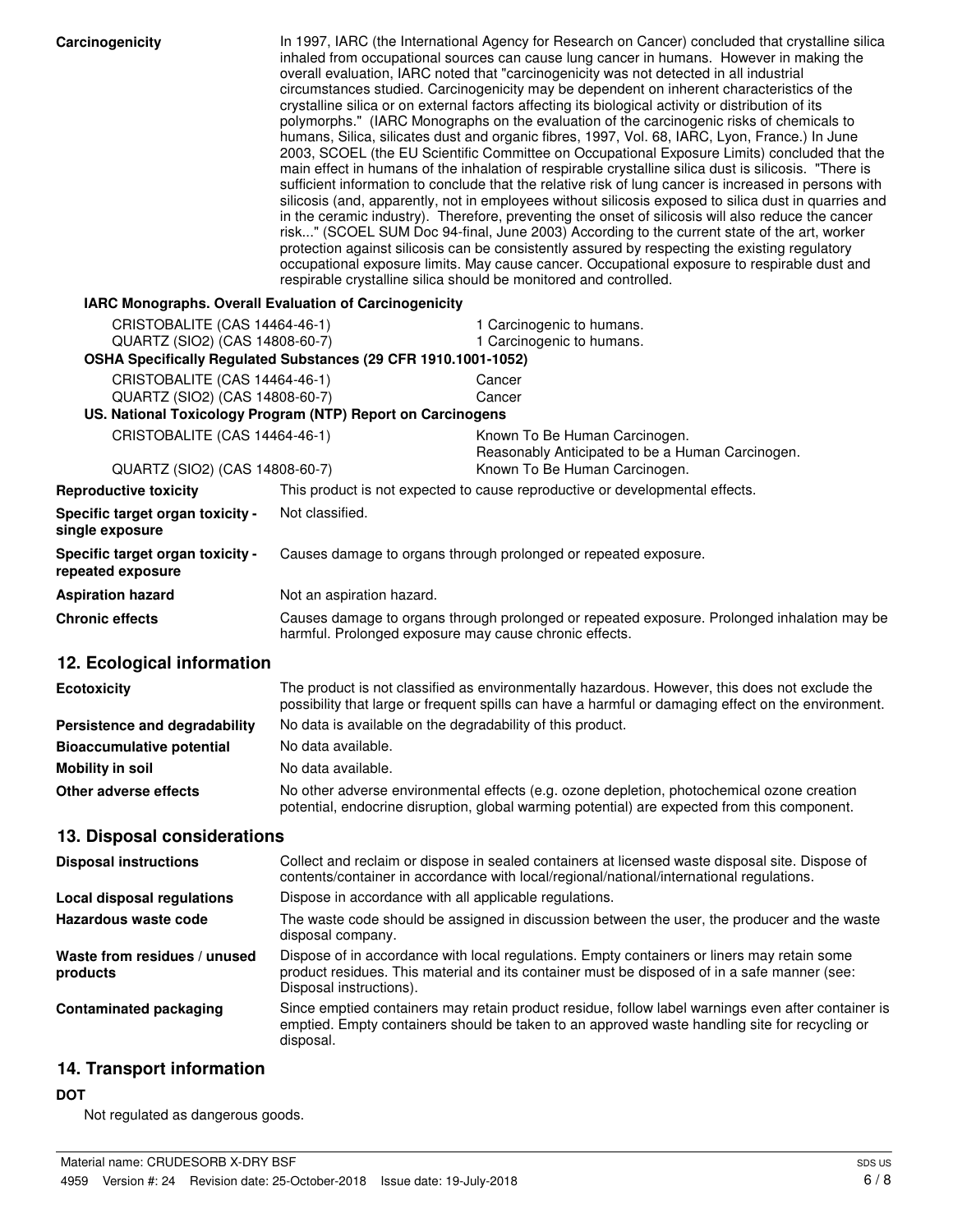## **IATA**

Not regulated as dangerous goods.

#### **IMDG**

Not regulated as dangerous goods.

**Transport in bulk according to** Not applicable. **Annex II of MARPOL 73/78 and the IBC Code**

# **15. Regulatory information**

**US federal regulations**

This product is a "Hazardous Chemical" as defined by the OSHA Hazard Communication Standard, 29 CFR 1910.1200.

# **TSCA Section 12(b) Export Notification (40 CFR 707, Subpt. D)**

Not regulated.

# **CERCLA Hazardous Substance List (40 CFR 302.4)**

Not listed.

### **SARA 304 Emergency release notification**

Not regulated.

#### **OSHA Specifically Regulated Substances (29 CFR 1910.1001-1052)**

CRISTOBALITE (CAS 14464-46-1) Cancer QUARTZ (SIO2) (CAS 14808-60-7) Cancer CRISTOBALITE (CAS 14464-46-1) lung effects QUARTZ (SIO2) (CAS 14808-60-7) lung effects CRISTOBALITE (CAS 14464-46-1) immune system effects QUARTZ (SIO2) (CAS 14808-60-7) immune system effects CRISTOBALITE (CAS 14464-46-1) kidney effects QUARTZ (SIO2) (CAS 14808-60-7) kidney effects

# **Superfund Amendments and Reauthorization Act of 1986 (SARA)**

**SARA 302 Extremely hazardous substance**

Not listed.

**SARA 311/312 Hazardous** No (Exempt) **chemical**

# **SARA 313 (TRI reporting)**

Not regulated.

### **Other federal regulations**

### **Clean Air Act (CAA) Section 112 Hazardous Air Pollutants (HAPs) List**

Not regulated.

### **Clean Air Act (CAA) Section 112(r) Accidental Release Prevention (40 CFR 68.130)**

Not regulated.

| <b>Safe Drinking Water Act</b><br>(SDWA) | Not regulated.            |  |
|------------------------------------------|---------------------------|--|
| <b>Food and Drug</b>                     | Total food additive       |  |
| <b>Administration (FDA)</b>              | Direct food additive      |  |
|                                          | <b>GRAS</b> food additive |  |

# **US state regulations**

### **California Proposition 65**



WARNING: This product can expose you to QUARTZ (SIO2), which is known to the State of California to cause cancer. For more information go to www.P65Warnings.ca.gov.

**California Proposition 65 - CRT: Listed date/Carcinogenic substance**

QUARTZ (SIO2) (CAS 14808-60-7) Listed: October 1, 1988

**US. California. Candidate Chemicals List. Safer Consumer Products Regulations (Cal. Code Regs, tit. 22, 69502.3, subd. (a))**

CRISTOBALITE (CAS 14464-46-1) QUARTZ (SIO2) (CAS 14808-60-7)